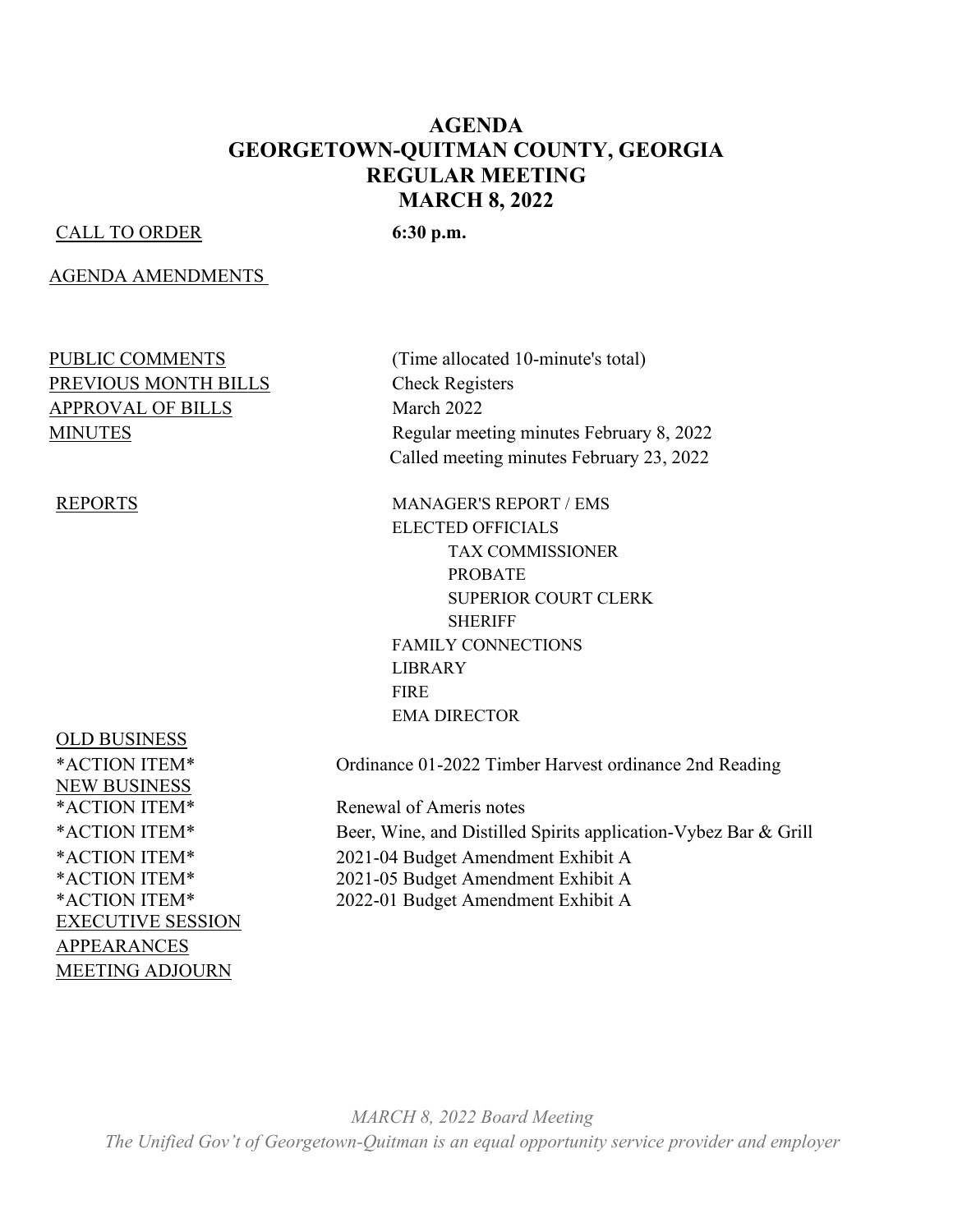# **GEORGETOWN-QUITMAN COUNTY COMMISSION REGULAR MEETING MINUTES FEBRUARY 8, 2022 6:30 p.m.**

#### **CALLED TO ORDER**

The meeting was called to order at 6:34 p.m. with a prayer followed by the pledge. Members present were Commissioners: Lewis, Hayes, Kinsey, and Bussey. County Manager Jason Weeks and County Clerk Carolyn Wilson. (Vice Chairman Blackmon, Financial Officer Odom, and County Attorney Tracy Cary were not present).

#### **AGENDA AMENDMENTS**

Chairman Lewis asked for a motion to approve the amended agenda with adding Executive Session for personnel, pending litigation and real estate. **Motion made by Kinsey to accept the agenda. Second by Bussey**. Voting Yes- Bussey, Kinsey, Hayes, and Lewis.

**PUBLIC COMMENTS-** Chairman Lewis asked if there were any public comments at this time. Chairman Lewis asked Mr. Johnny Freeman to come and speak to the Commission Board about the lien on his home located on Jacqueline Drive. Mr. Freeman asked the Commission board to grant an exemption for the interest and penalties that have been added on his property tax bill because of not paying the Fire Protection fee and the Emergency Service assessment fee. Mr. Freeman's argument is that he is a disabled veteran and he is exempt from all taxes in the State of Georgia. After a lengthy discussion, Commissioner Kinsey asked Chairman Lewis if this could be tabled for more discussion.

#### **PREVIOUS MONTH CHECK REGISTER**

**Motion made by Bussey to approve the previous month's check register. Second by Kinsey.** Voting Yes- Bussey, Kinsey, Hayes, and Lewis.

#### **APPROVAL OF BILLS**

**Motion made by Kinsey to approve the bills as presented. Second by Bussey.** Voting Yes-Bussey, Kinsey, Hayes, and Lewis.

#### **MINUTES**

January 11, 2022 Regular meeting minutes- **Motion made by Hayes to approve the regular meeting minutes. Second by Kinsey.** Voting Yes- Bussey, Kinsey, Hayes, and Lewis.

*MARCH 8, 2022 Board Meeting*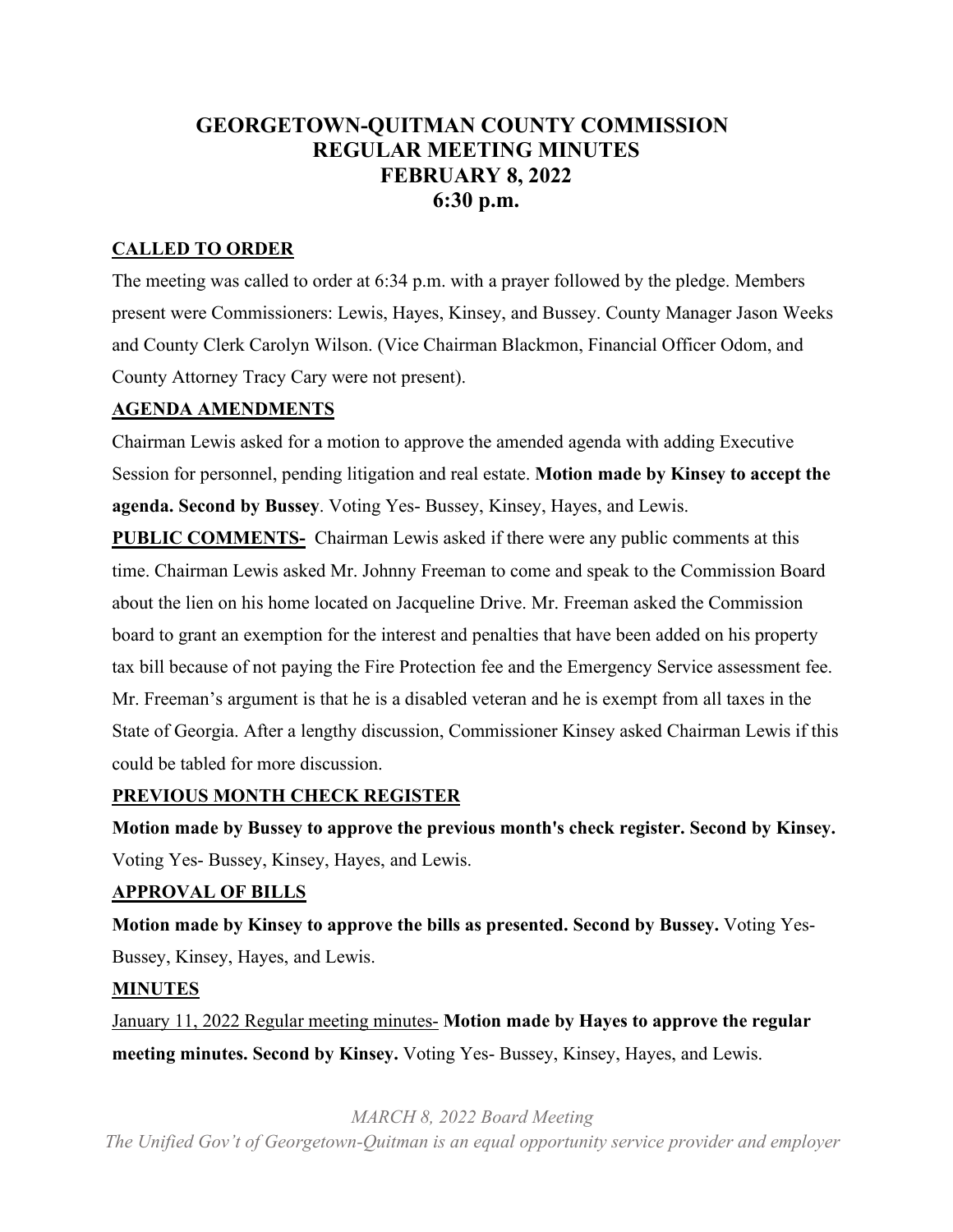**MANAGER'S REPORT-**Weeks was present and gave the total call for EMS for the month of January. Weeks went over the long response time for calls. He stated that this was due to the lack of staff. EMS Director Jamie Sauls has assured Weeks that this has been addressed and taking care of. Weeks went onto to say that the ambulance at night is now being rotated between Clay and Quitman County.

**LMIG-** Weeks explained that we received the LMIG funds for FY 2022. Shannon Bradford with GDOT told Weeks that there are programs that they offer some years where they provide funding for signage and striping for County Roads. Weeks stated that there is not any funding available right now but requested to be put on the list when funds become available. **EPD-** Weeks informed everyone that for the last six years we have been under a corrective action plan at the treatment pond. EPD came on February 8, 2022 for their inspection and the corrective action plan was lifted.

**Tax Commissioner Report-** Tax Commissioner Mindy Ward was present at the meeting and gave a quick update. She stated that she has 39 properties that are on the Tax sale. The tax sale is available on the Tax Commissioner website. The list will also be available the first part of March. They will not be giving out copies in the office.

-There will be a public hearing on March 16, 2022 at 6:00 p.m. at the Courthouse. This public hearing is to inform the public of the process for property taxes and what involvement each office has with taxes.

-Mrs. Ward went on record stating that she has heard of the study that is going on to consolidate counties in Georgia, She is very opposed to this and ready to fight for our County.

**Probate Report-** Probate Judge Matt Self was present at the meeting and gave his report. Judge Self explained that elections are coming up. He also informed everyone of the SPLOST tax that will be on the ballot this election.

#### **SUPERIOR CLERK OF COURT-**

#### **SHERIFF REPORT-**

**FAMILY CONNECTIONS-** Ms. Sara Lee Crumbs' Family Connections Coordinator was present and gave a brief report for Family Connections. There will be a Parenting Café on February 17, 2022 at 6:00 p.m. at the Community Center.

*MARCH 8, 2022 Board Meeting*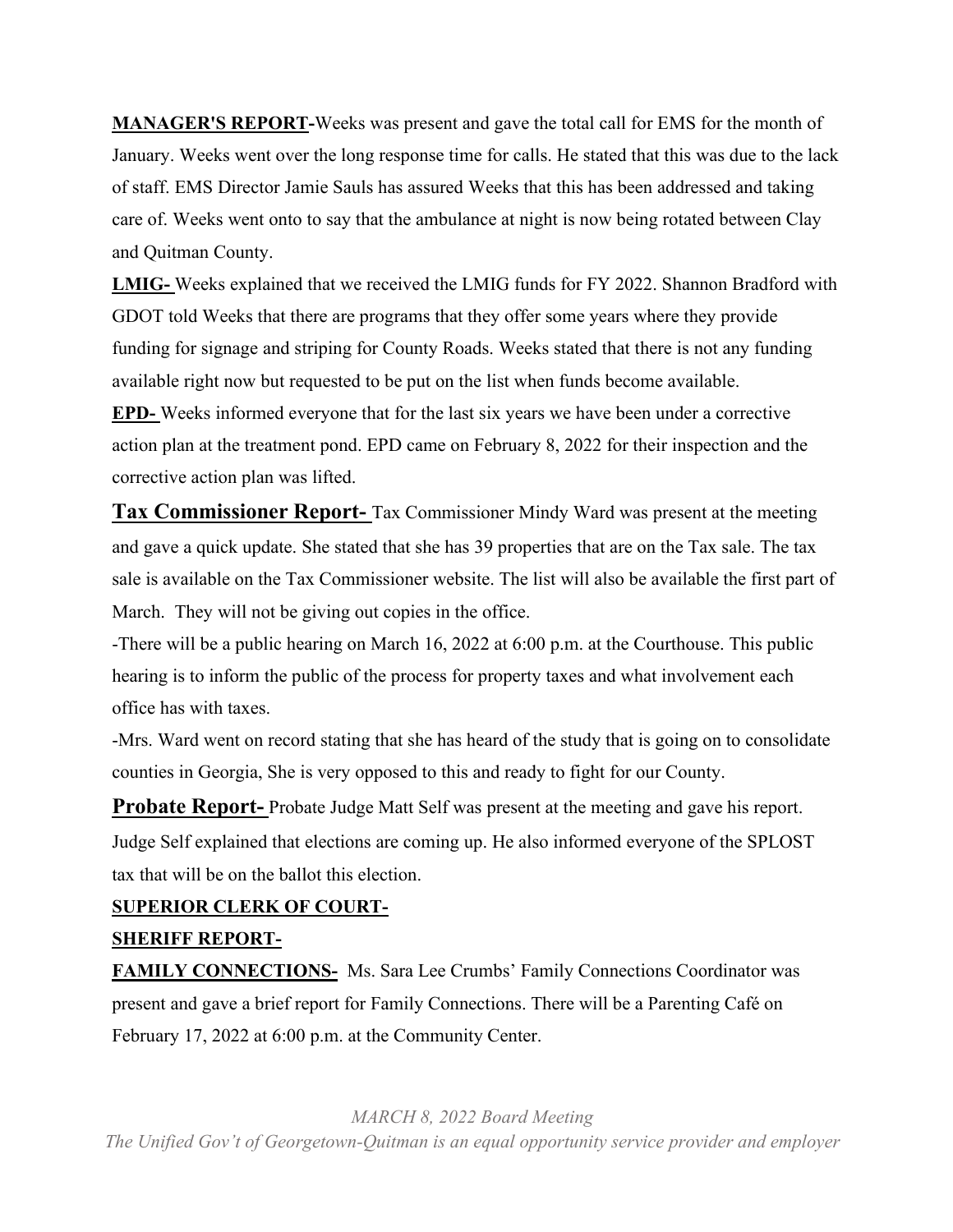-Parenting sessions with Nathan Stevens begin March 3, 2022-April 14, 2022 at 6:00 p.m. at the Community Center.

-She stated that the Library summer reading program received a \$2,000.00 dollar grant.

Chairman Lewis added that Ms. Sara Lee Crumbs' is a very vital part in Georgetown-Quitman County.

#### **Library-**

**Fire Dept. Report-** Fire Chief John Everett Pate was present and gave a very informative report. He stated that Georgetown-Quitman County volunteer fire dept. just purchased the very first brand new fire truck.

-He informed everyone that the new members just finished the Fire Certification class. He said this is a great asset to the Fire Dept. to have these new members.

-Pate stated that he is working on a \$25,000.00 dollar grant to be able to purchase more SCBA's (Self-contained breathing apparatus) for the fire dept.

-Pate went over our current ISO rating for our County. Our current ISO rating is a 7 in the County. Our last ISO audit was in 2014. Pate feels like we have made such improvements since then, that we will be able to get a lower ISO rating.

#### **CHAIRMAN REPORT-**

#### **OLD BUSINESS-**

#### **NEW BUSINESS-**

**HEALTH BOARD APPOINTMENT-** Chairman Lewis stated that there is a vacancy on the Health board and Mrs. Sadie Neville has volunteered to serve. **Motion made by Kinsey to appoint Mrs. Sadie Neville to the Health Board. Second by Hayes.** Voting Yes-Bussey, Kinsey, Hayes, and Lewis.

**R2-2022 SAFETY COORDINATOR RESOLUTION-** Chairman Lewis went over R2-2022 Safety Coordinator Resolution. **Motion made by Bussey to approve R2-2022 Safety Coordinator Resolution. Second by Kinsey.** Voting Yes-Bussey, Kinsey, Hayes, and Lewis. **R3-2022 VOLUNTEERS & ELECTED OFFICIALS RESOLUTION-** Chairman Lewis went over R3-2022 Volunteers and Elected officials Resolution. **Motion made by Bussey to approve R3-2022 ACCG workers comp. coverage for volunteers and elected officials. Second by Kinsey.** Voting Yes-Bussey, Kinsey, Hayes, and Lewis.

*MARCH 8, 2022 Board Meeting*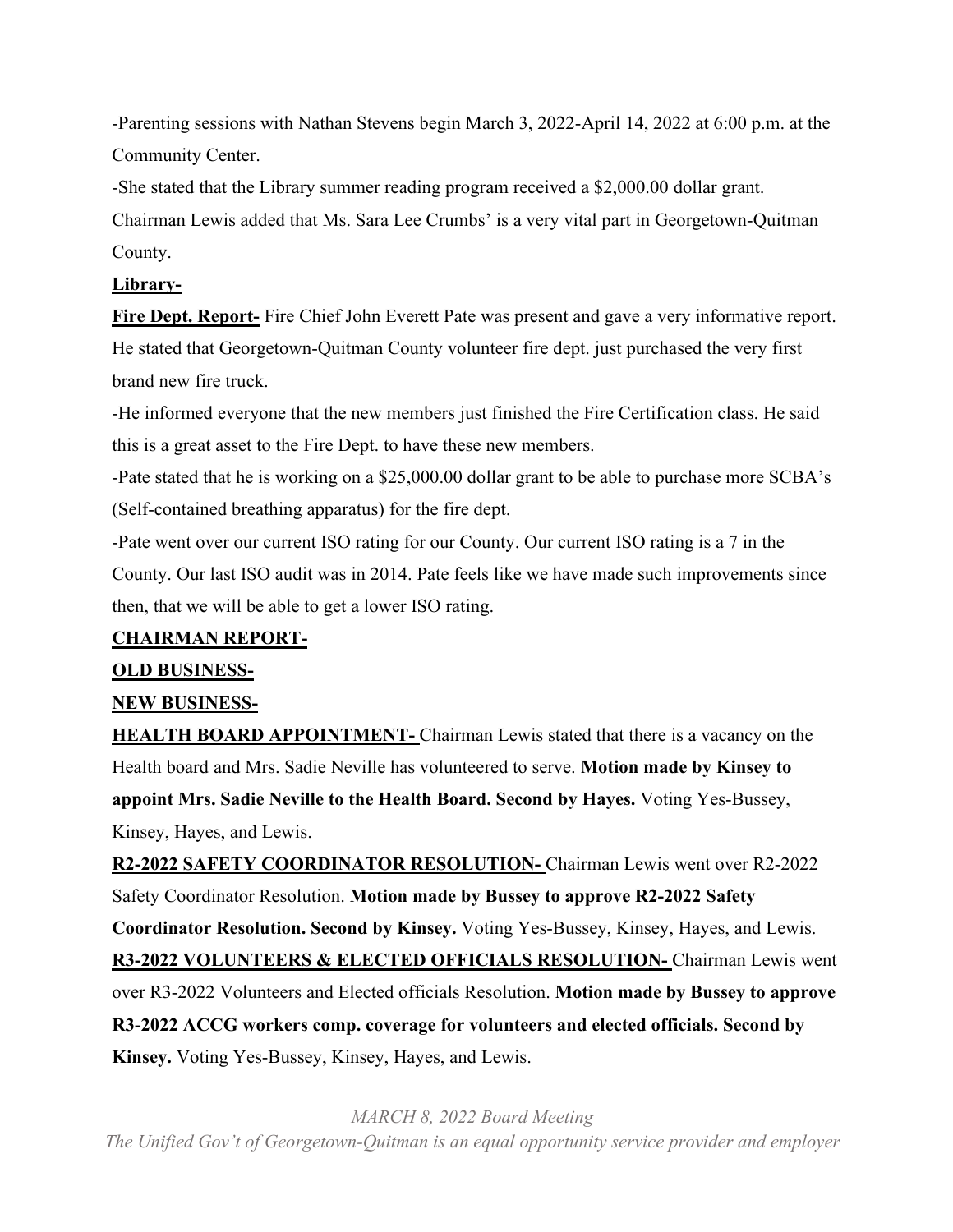**ORDINANCE 01-2022 TIMBER HARVEST ORDINANCE-** Chairman Lewis read over a summary of the Timber Harvest Ordinance. He explained that there is a new website to streamline the process in the State of Ga. The Ga. Forestry will be the host of the website. This is all done in an effort to help the local Government to be able to keep track of the different harvesters that are cutting in the County without Bonds and ones that have cut previously and damaged County roads. This was the  $1<sup>st</sup>$  reading of this ordinance.

## **DEPT. OF BEHAVIORAL HEALTH & DEV. DISABILITIES BOARD APPT.-** Chairman

Lewis stated that the Commissioners will be trying to find someone to fill this vacancy on this board.

**EXECUTIVE SESSION- Motion made by Hayes to close regular session. Second by Kinsey.** Voting Yes-Bussey, Kinsey, Hayes, and Lewis. **Motion made by Bussey to go into executive session to discuss personnel, pending litigation and real estate. Second by Kinsey.** Voting Yes-Bussey, Kinsey, Hayes, and Lewis. **Motion made by Bussey to close executive session. Second by Kinsey.** Voting Yes-Bussey, Kinsey, Hayes, and Lewis. **Motion made by Bussey to reopen regular session. Second by Kinsey.** Voting Yes-Bussey, Kinsey, Hayes, and Lewis.

Chairman Lewis stated that no decisions were made during Executive session that required a vote.

Lewis asked for a motion to not waive any fees that can be collected by the Tax Commissioner over the counter. **Motion made by Kinsey to not waive any fees over the counter. Second by Hayes.** Voting Yes-Bussey, Kinsey, Hayes, and Lewis.

## **APPEARANCES** –

#### **MEETING ADJOURN**

Motion to adjourn at 8:50 p.m.

| Carvel Lewis, Chairman              | Danny Blackmon, Vice Chairman       |
|-------------------------------------|-------------------------------------|
| Willie H. Bussey, Jr., Commissioner | David Kinsey, Commissioner          |
| Jim Hayes, Commissioner             | Attest: Jason Weeks, County Manager |

*MARCH 8, 2022 Board Meeting The Unified Gov't of Georgetown-Quitman is an equal opportunity service provider and employer*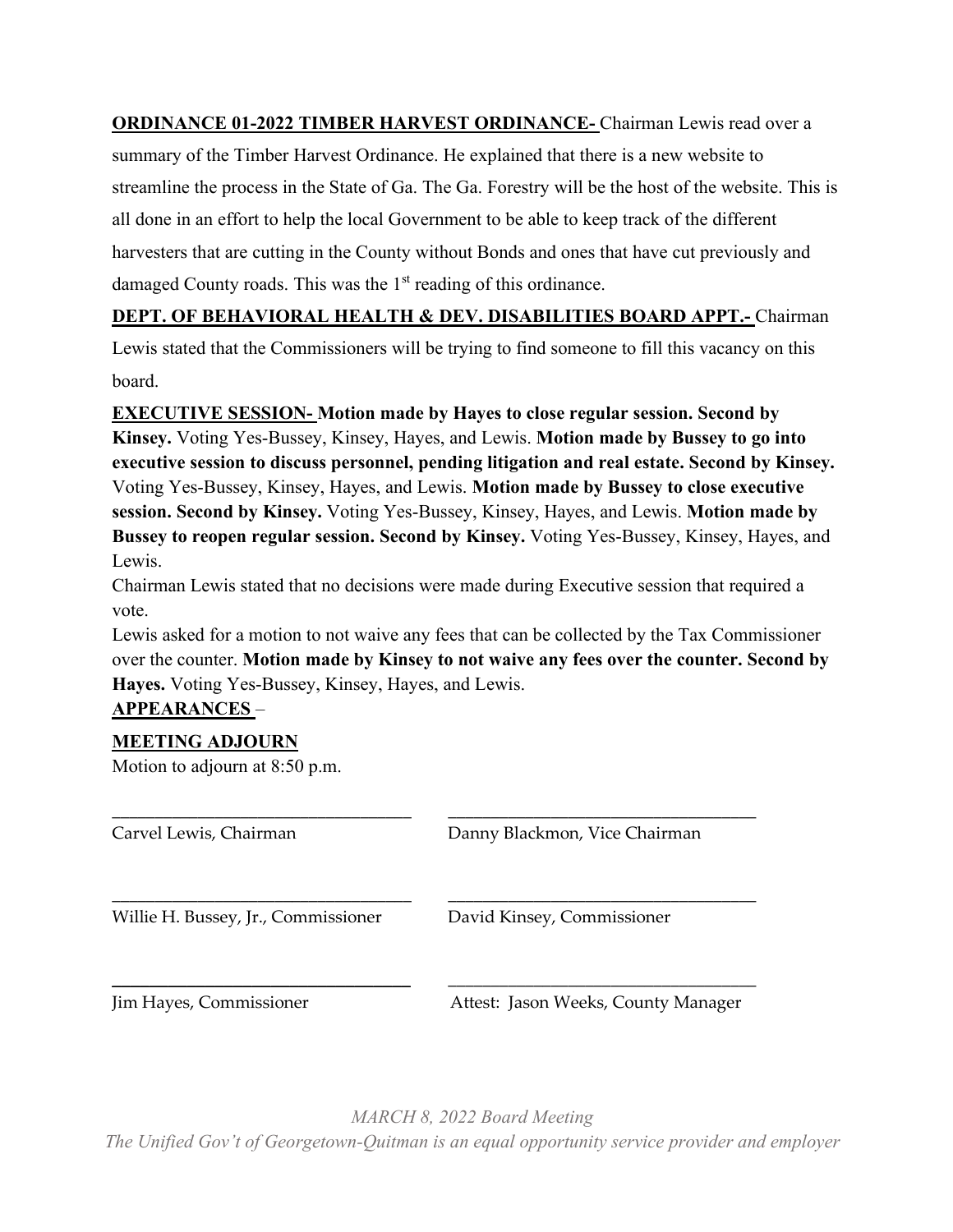# **GEORGETOWN-QUITMAN COUNTY COMMISSION CALLED MEETING MINUTES FEBRUARY 23, 2022 4:00 p.m.**

#### **CALLED TO ORDER**

The meeting was called to order at 4:17 p.m. with a prayer. Members present were Commissioners: Lewis, Blackmon, Hayes, and Bussey. County Manager Jason Weeks. Deputy Clerk Stacey Scott.

#### **AGENDA AMENDMENTS**

Chairman Lewis asked for a motion to accept the amended agenda with the addition of potential business and Jonny Freeman's request. **Motion made by Blackmon to approve the amended agenda as stated. Second by Bussey**. Voting Yes- Bussey, Hayes, Blackmon and Lewis. **REQUEST FOR REMOVING FEES FROM PROPERTY TAX FOR JOHNNY** 

**FREEMAN-** Chairman Lewis stated that Mr. Johnny Freeman made a request to remove all fees from his property tax bill at the Regular Commission meeting. **Motion made by Hayes not to remove any fees from Mr. Freemans tax bill. Second by Bussey.** Voting Yes-Bussey, Hayes, Blackmon, and Lewis.

**SWGA REG. ECO. DEV. AUTHORIITY BOARD-** Chairman Lewis presented a letter regarding the SWGA Reg. Eco. Dev. Authority board's decision for allocating the Silicone Ranch funds for Quitman County. Lewis stated that he wants the Commissioners to read over the letter make any necessary changes and send it to the 3 other counties. (Stewart, Randolph, and Clay).

**POTENTIAL BUSINESS ON US HWY 82-** Chairman Lewis asked Vice Chairman Blackmon to explain to everyone about the potential business for US Hwy 82. Blackmon stated that he received a phone call that the property located at 1213 US Hwy 82 was for lease and someone wants to open an automotive repair shop at this location. Commissioners are concerned with the zoning of the property and this being a suitable business for that location. Weeks explained that this property is zoned C1 commercial. Weeks also mentioned that there is a process to change zoning if that is something that the Commissioners want to look into. Chairman Lewis made the suggestion that Weeks contact Rick Morris with River Valley Regional Commission and find out the process for changing our C1 Commercial definitions.

*MARCH 8, 2022 Board Meeting*